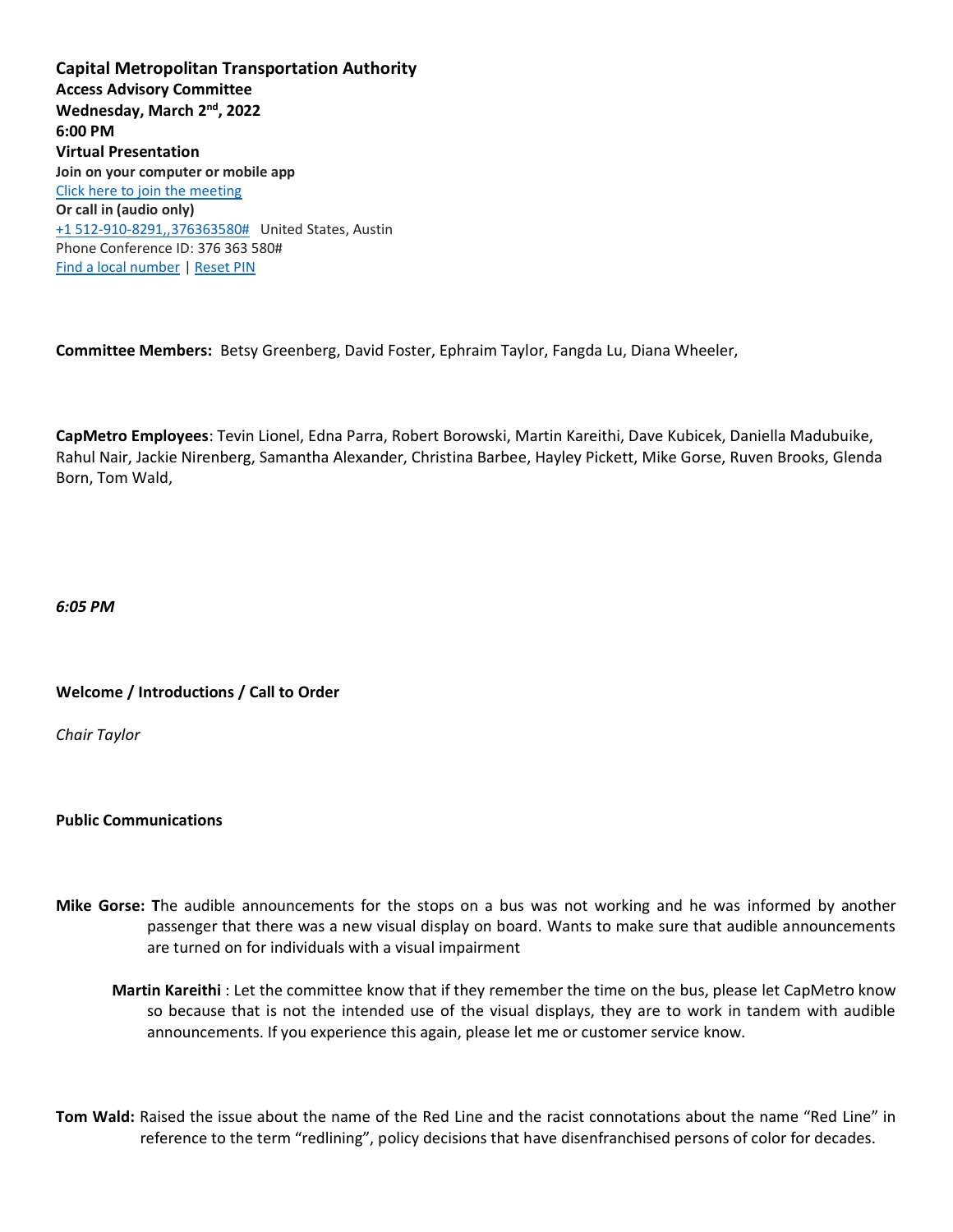**David Foster & Ephraim Taylor:** There's a lot to consider when changing the name of an already established line, but you do raise an excellent point about the name being problematic. Appreciate CapMetro looking into this issue to consider to change the name.

**Edna Parra:** Asked if there was anyone he was in contact with at CapMetro, and we will connect him with Cynthia Lucas, Sam Sargent and others that have been involved in this conversation, including Jaqueline Evans, who is our DEI officer.

- **Ruven Brooks:** Inquired about the correlation between transit ridership and COVID-19 infections. The American Public Transit Association has done studies and noticed that there is low risk to riders in a bus for viral infections. One of the hypotheses is that buses have good enough air circulation to not pose a problem. I've also learned that CapMetro refreshes the air in busses every 2  $\frac{1}{2}$  minutes, which is much more frequent as opposed to the industry standard of 12 minutes. This that this would be a CapMetro marketing initiative to attract riders onto the bus.
	- **Edna Parra:** I believe we have advertised this before, but maybe it is something we should bring up again. Response from communications: The CapMetro marketing team agrees the air purifiers are a compelling tool to show customers how we are keeping them safe, in particular as it relates to any COVID concerns. The purifiers have previously been featured in marketing materials and may be again in the future.

**Edna Parra:** Thanked everyone who showed up to the Meet and Greet, despite the weather, it was great to speak and meet everyone in person. And for anyone who missed it, we are hoping to have another one.

**Ephraim Taylor:** Now to approve February's Meeting Minutes. Motion to approve: four in favor. No opposition, no abstentions.

## **Light Rail Vehicles**

*Dave Kubicek, Austin Transit Partnership Senior Director of Systems & Vehicles*

## **Rolling Stock Design**

- 100 % Low-Floor Design
- Catenary Free Capabilities
- Batter & On-Board Energy Management
- Communications Based Train Control (CBTC)
- Customer Information systems & Technology
- Platform Screen Doors & Precision Stopping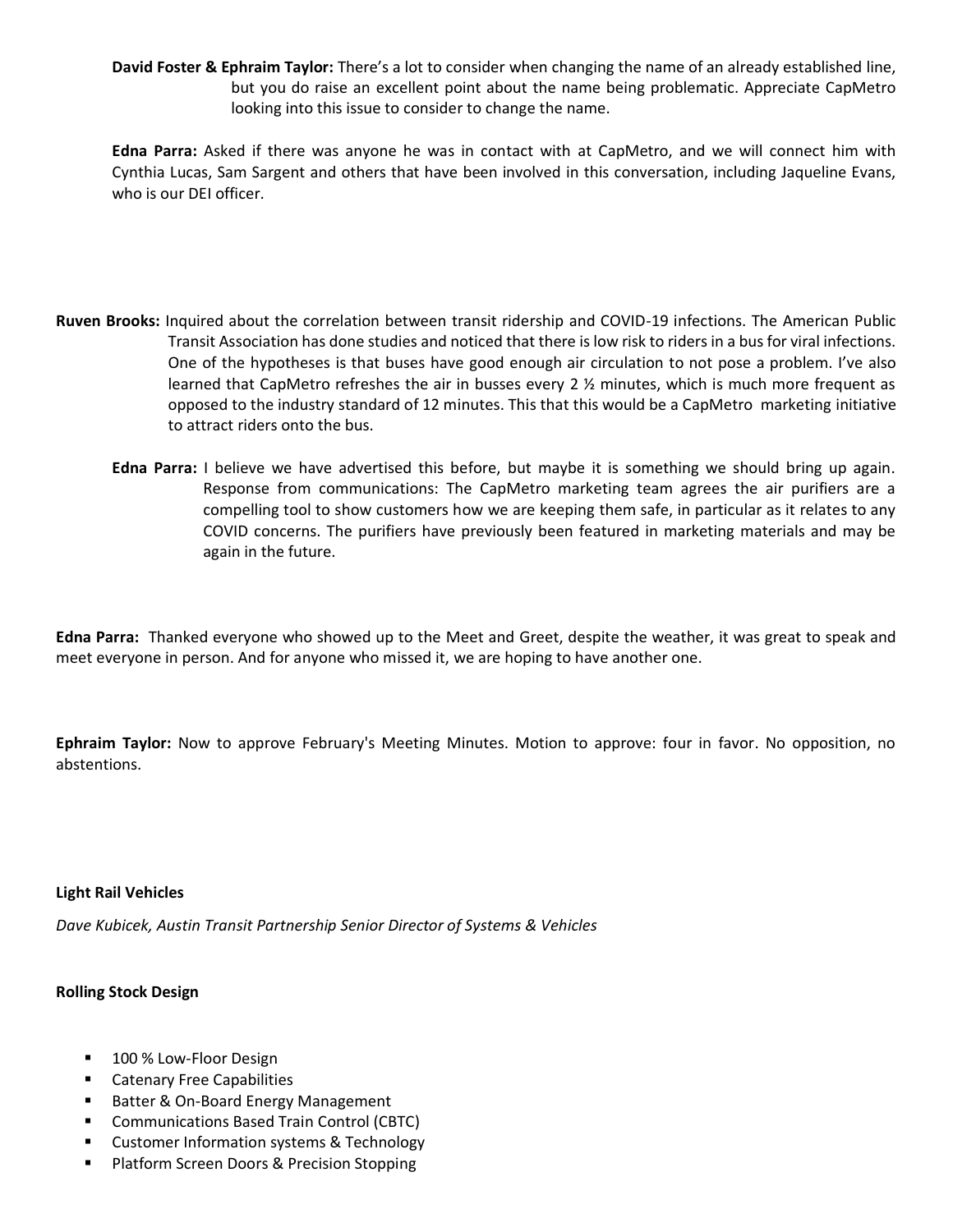- Application of European and Asian Equipment Technology
- Operation speed range up to 55 MPH (88 KPH) +/-

## **Accessibility Elements**

- Passenger Doors
- Fine Passenger Doorways per side
- Illuminated Push Buttons/Staus Indicators
- **Door Annunciations**
- Elderly and Disabled Accessibility
- Height Control/Level Boarding
- ADA Compliance
- Wheelchair accommodations
- Seating & Grab Handle Arrangement Options
- Designed for Space
- **■** Transverse Seating
- Open gangway
- Bike Storage
- Safety Elements
- **Emergency Intercoms**
- Public Address & Passenger Information Systems
- Automatic Station Identification System
- **Emergency Release – Interior & Exterior**

## **Rolling Stock Regulations & Standards Examples**

- Federal Transit Administration
- **Regulations and Guidance**
- Americans with Disability Act (ADA)
- Safety and Oversight
- Buy America
- Industry Guidelines & Standards
- American Public Transportation Association (ATPA)
- American Society for Testing and Materials (ASTM)
- American Welding Society (AWS)
- European Standards (EN Standards)
- Institute of Electrical and Electronics Engineers (IEEE)
- International Electrotechnical Commission (IEC)

**Tevin Lionel:** Would the whole line use an overhead centenary system, or would there be cable free sections, while the tram runs on battery power?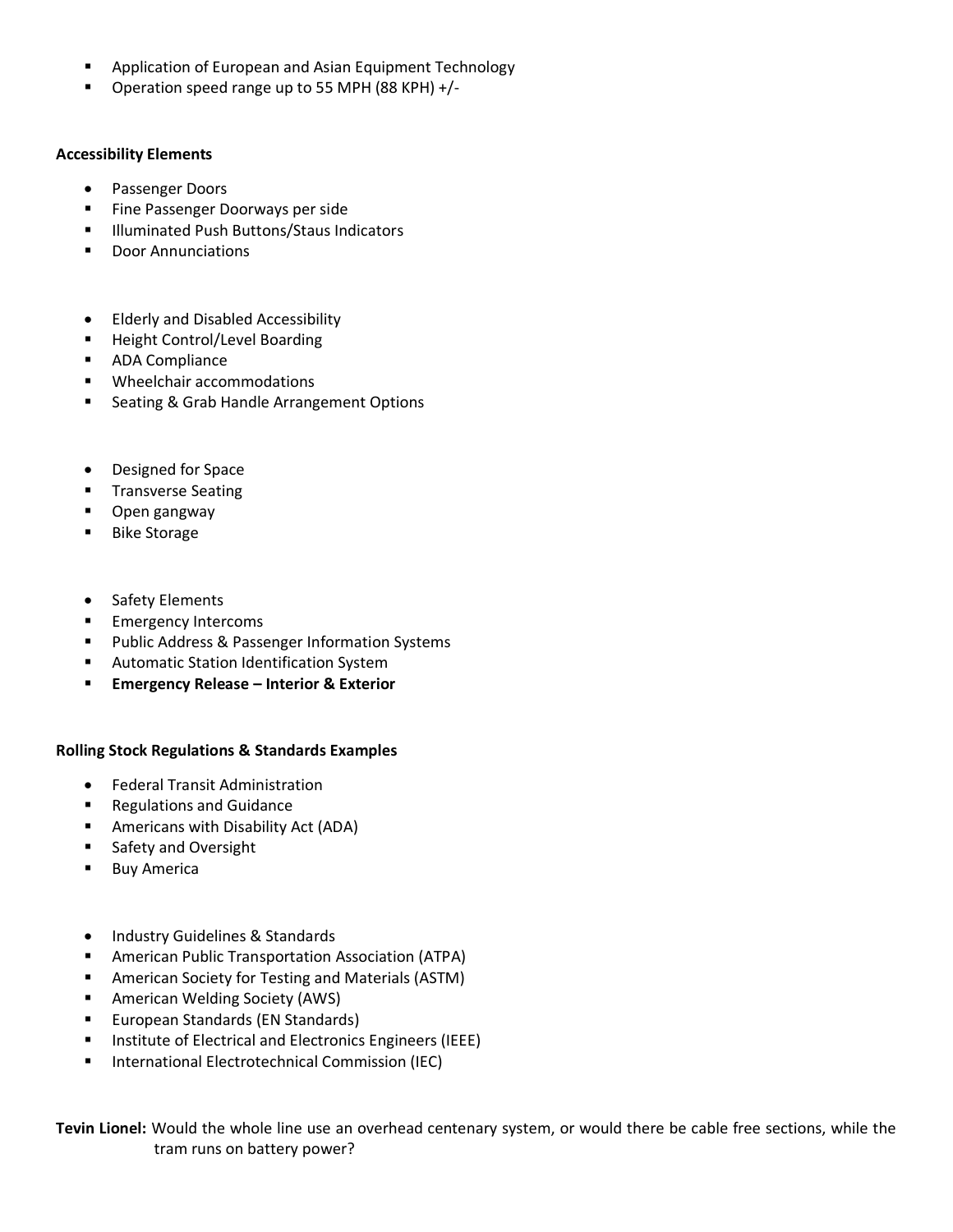**Dave Kubicek:** There would be section free of an overhead wire as to not be obtrusive to the general aesthetics of the city, and the tram would run on its battery.

**Tevin Lionel:** What is the battery range on the trams?

**Dave Kubicek:** I don't have an answer for that just yet, as we are still early on decisions of what tram to procure. The biggest drains on the battery though, would be the propulsion and the HVAC system.

**Tevin Lionel:** Have there been considerations for third rail electrification, or would this not be feasible due to the rail being at-grade there would be the risk of someone encountering the electric rail?

**Dave Kubicek:** Yes, absolutely. The third rail would be exposed so to avoid the chance of an incident, we prefer to use the overhead wire. There is also a technology called APS, which uses a third rail at-grade level [APS turns the electricity on and off automatically as the tram passes over it], though this option is quite more expensive.

**Tevin Lionel:** Where would the trams be manufactured? In the US or abroad, then shipped over to Austin?

**Dave Kubicek:** 75% of the tram would be built and manufactured in the US, so foreign firms will be manufacturing components of the tram, but 75% of the manufacturing will happen in the US.

**Betsy Greenberg:** Are all the tram cars going to be the same length, or will they vary?

**Dave Kubicek:** The trams would all be a uniform length as to be able to fit into the stations with platform screen doors.

**David Foster:** Will all the seating be parallel to the tram car, or will there perpendicular seating as well?

**Dave Kubicek:** The trams would have a varying seating configuration throughout, with some parallel and some perpendicular and also spaces for bikes, and wheelchair spaces.

- **Ephraim Taylor:** Have there been estimates on the rider volumes you'd expect, and would the trams be able to accommodate many people all at once, and multi-modal commuters, who might have their bike with them? Would there be enough space for people and their other forms on transit?
	- **Dave Kubicek:** Formally right now, no. But this is a factor that will be addressed. Right now, we are showcasing the new line and what it offers to riders, but soon we can determine more data about how the line will be used by riders and where they are going and what accommodations need to be made on our part to give customers a pleasant experience.
- **Glenda Born:** Be careful of contrasting colors in the design as it can make it difficult for people with vision impairments to use the service. Be wary of signs that are to visually busy as well, as it can make a sign become off-putting to even vision typical people.
	- **Dave Kubicek:** This is a major consideration we have. Making sure signs and visual elements are legible, clearly defined and accessible is one of our top priorities.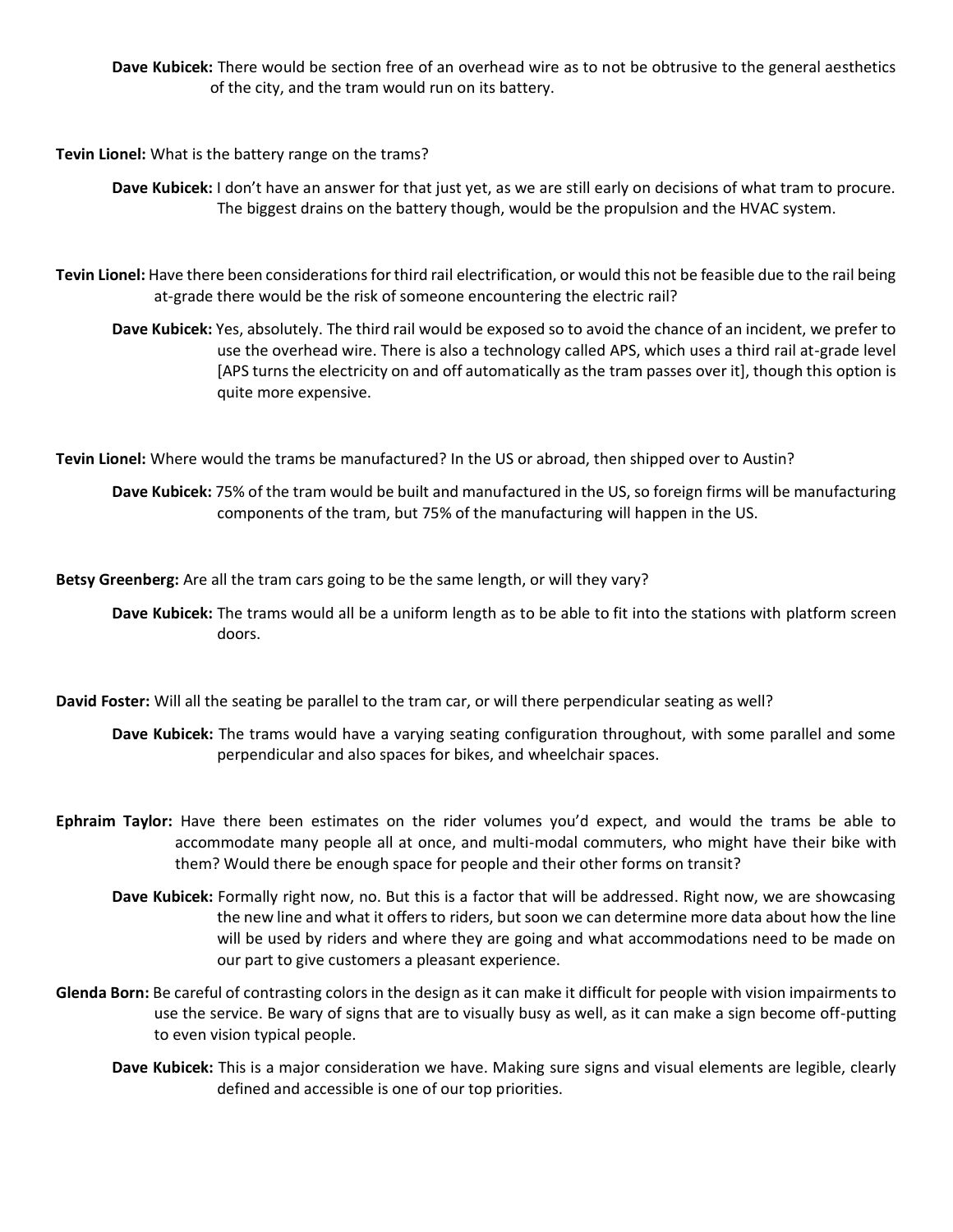**Tevin Lionel:** Can the trams be linked together? If need be to fulfill demand at a station or for special events that would require more capacity for a limited time? Or would this be mitigated by having shorter headways?

**Dave Kubicek:** Yes, the trams are bi-directional and can be linked with other trams to increase capacity on a line.

## **Project Connect Upcoming Events & Updates**

*Christina Barbee, Project Connect & Christina Fortner, Project Connect*

- **Goals**
- Show the public they are being heard
- Answer frequently asked questions, share information and speak to how the team has and will continue to address community feedback
- Provide the opportunity to ask the project team questions face to face
- Keep conversation going with the public to encourage community involvement
- **Content**
- **•** Program and project updates
- Breakout discussion topics:
- Traffic and transportation
- System-wide connectivity
- Environmental studies
- Anti-displacement
- **Format**
- Live Virtual Meetings with breakout groups
- □ Tuesday, March 29, 5:30 7 p.m.
- □ Thursday, March 31,  $12 1:30$  p.m.
- On-Demand Virtual Open House
- Tuesday, March 29 Friday, April 29

## **Environmental Resources**

- **Physical and Natural Environment**
- Air Quality
- Soils and Geology
- Water Quality
- Threatened and Endangered Species
- Energy
- Hazardous Materials
- Noise and Vibration
- Temporary Contruction Impacts
- **Human Environment**
- Environmental Justice (EJ)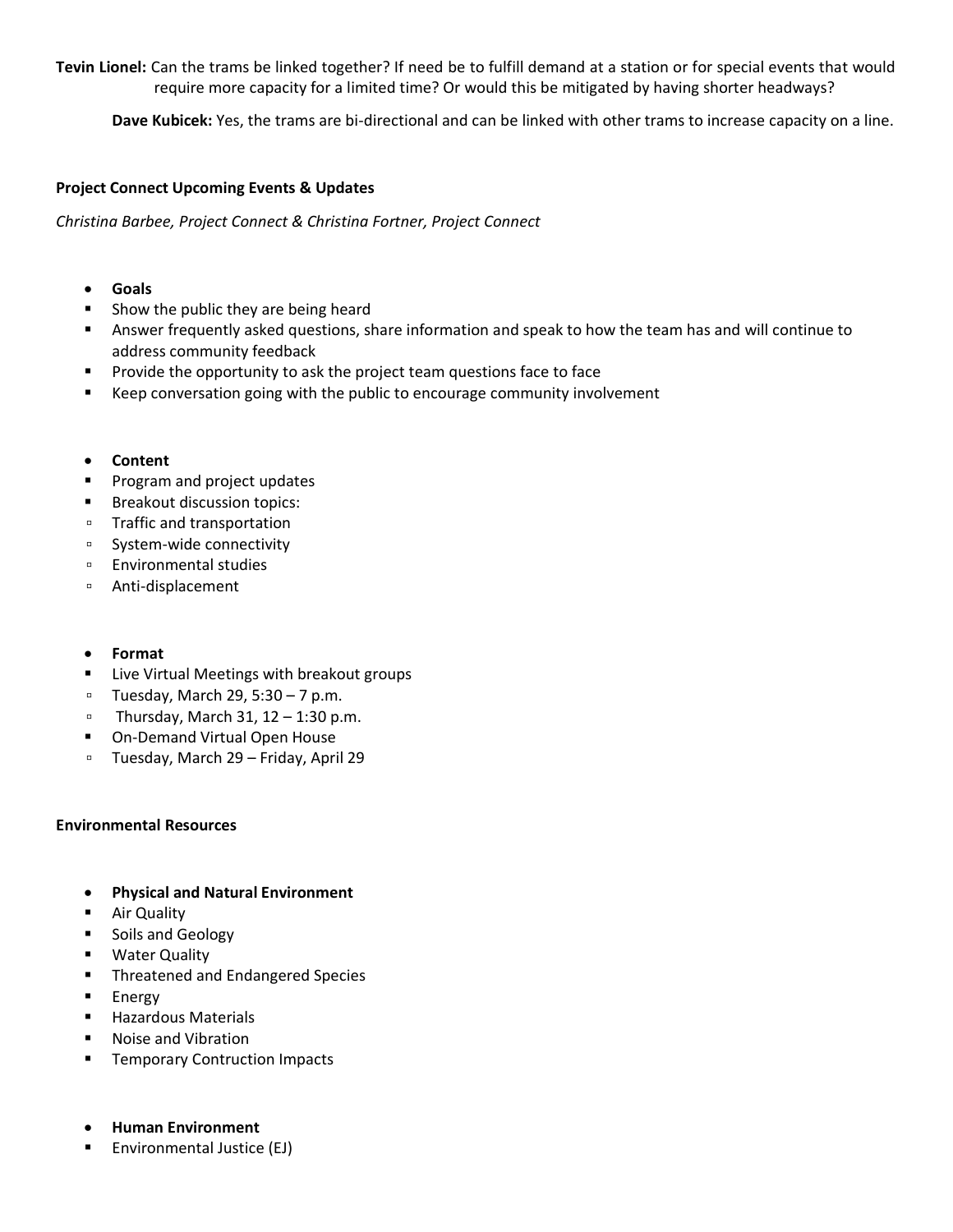- Safety and Security
- Land Use and Zoning
- Socioeconomic and Economic Development
- Transportation
- Utilities
- Land Acquisition and Displacements
- **Cultural Environment**
- **Cultural, Historic and Archeological**
- Parks and Recreational
- Section 4(f) Evaluation
- Visual and Aesthetic
- Neighborhood and Community Resources

### **What is Transportation Analysis?**

• Planning for the changes the Orange and Blue Line will bring to the city's transportation network requires us to consider the needs of all road users. To do this, we evaluate the network as four interconnected components.

## **\$300 Million Anti-Displacement Funding: Contract with Voters**

- When voters approved Project Connect in November 2020, Proposition A included \$300 million for antidisplacement work.
- Project Connect Anti-Displacement funding will help prevent the displacement of people due to rising costs that may result from transit-oriented development.
- Anti-displacement initiatives will create long-term impact with focus on creating affordable housing units and asset-building opportunities that enhance people's economic mobility and prevent displacement.
- This funding will help affordable areas remain affordable to the people who want to stay.

**Besty Greenberg:** Regarding anti-displacement, is this being offered to local businesses as well or only residential zones?

**Christina Barbee:** It is specific to neighborhoods; we can have a separate discussion and breakout room for commercial anti-displacement in the future.

**Edna Parra:** Regarding anti-displacement, does the City of Austin present this action?

**Christina Barbee:** They will be the meeting; the live virtual meeting dates themselves will be March 29th and on March 31st, and there's also going to be a virtual Open House component and that is come and go as you please and that's going to start on the 29th of March and run through the 29th of April.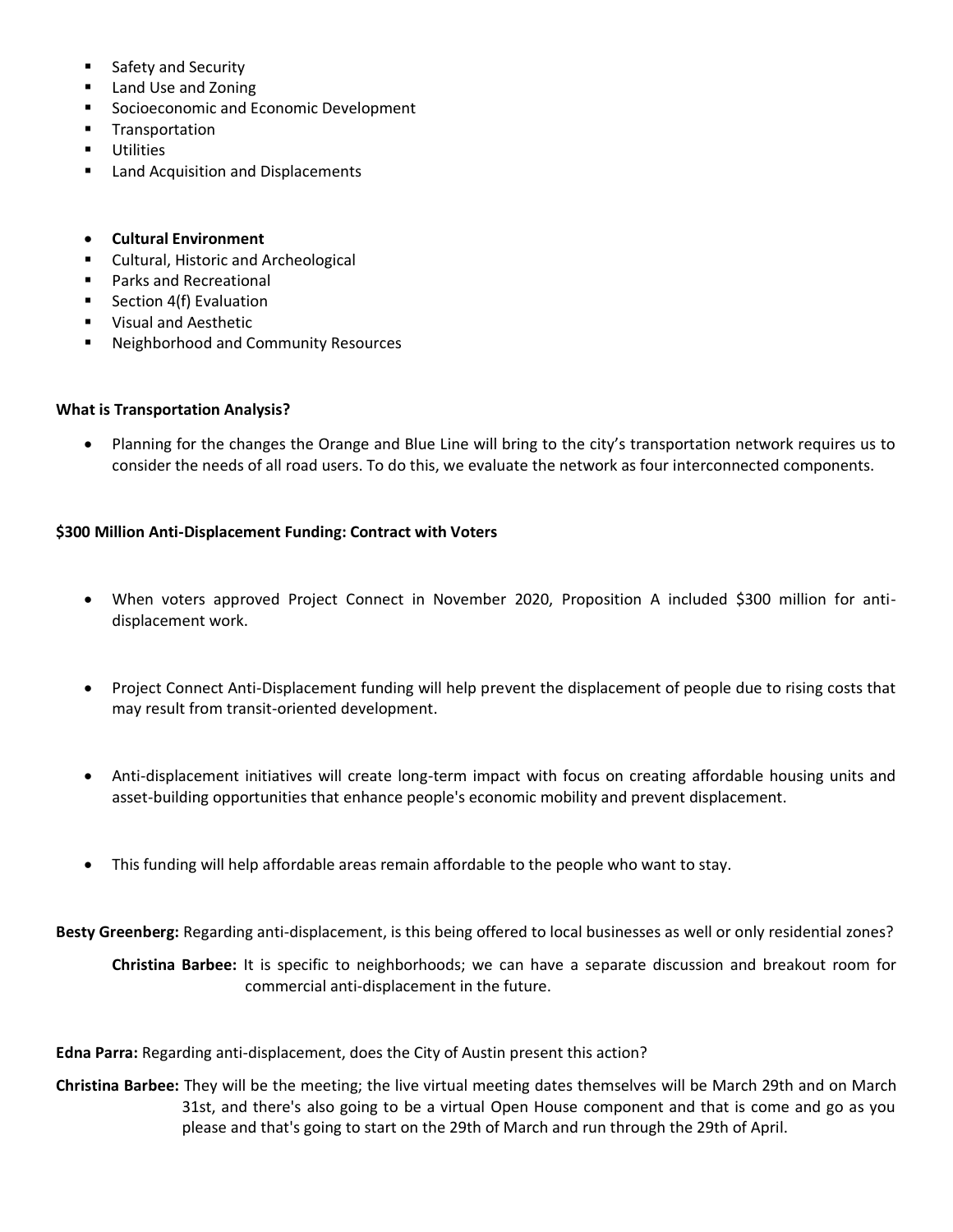### **Glenda Born:** What were the topic areas?

**Christina Barbee:** The four topic areas are *Transportation & Traffic, Systemwide Connectivity, Environmental Studies* and *Anti-Displacement.*

#### **Service Change / Proposed Service Change**

*Daniella Madubuike, Transportation Planner I*

### **Reminder of Spring 2022 Service Changes**

- **Minor Adjustments of Service**
- Adjust Running Times Minor adjustments to schedules due to ridership / travel conditions
- **Reduced Service Levels**
- MetroRail Continued reduced levels of service
- MetroExpress & Flyers Continued reduced service levels
- E-Bus Continued suspension of service

Overview of Summer 2022 Service Changes

- **Minor Adjustments of Service**
- Adjust Running Times Minor adjustments to schedule to improve on-time performance
- Summer Service Adjustments Normal transition on UT routes, and on select route trips to summer service levels
- Continued Service Suspension MetroExpress (routes 981 and 987) and E-Bus service remain suspended
- MetroRail Minor schedule adjustments on Weekdays and / or Saturdays to ensure more efficient and reliable service. In addition, planned maintenance work is scheduled between July 2<sup>nd</sup> through 10<sup>th</sup>.

#### **Suspended Services (Summer 2022)**

- Express Routes
- Routes 981 & 987
- E-Bus
- Route 410 / 411 & 412

**Betsy Greenberg:** Is the service change also going to affect MetroAccess?

**Daniella Madubuike:** Yes, in ways. The pandemic affected many areas of service and with the labor shortage is complicates the issue further. We will still operate MetroAccess as efficiently as possible because it's demandresponse and not fixed service, but yes, service, scheduling and frequency has been affected across the board.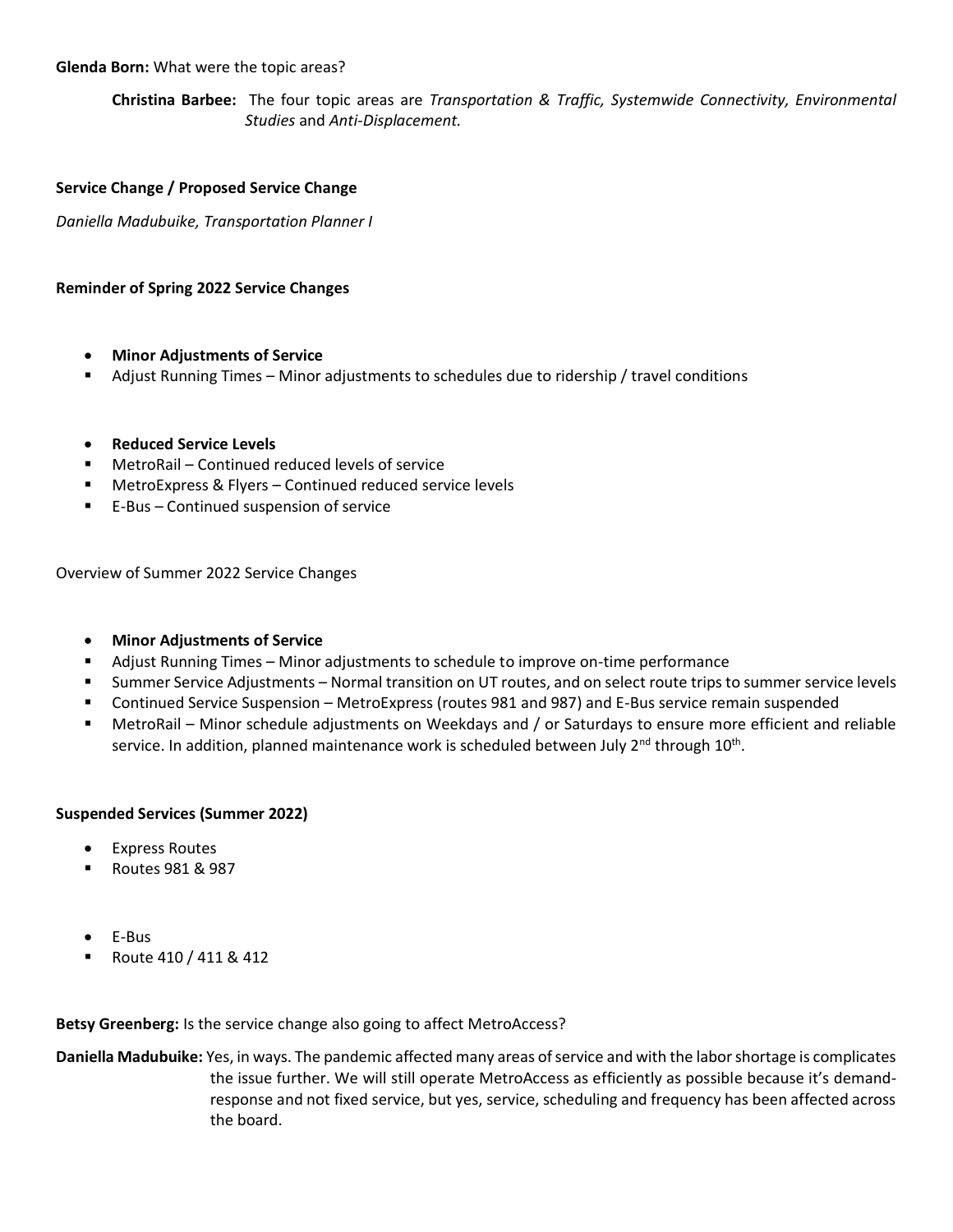# **Ephraim Taylor:** Is CapMetro still anticipating the return of high-frequency routes returning to the regular 12–15 minute headway?

**Daniella Madubuike:** Long term, yes, we do plan on returning all services back to where they were prior to COVID and even more so as we experience more ridership growth. Right now, the service changes are meant to leverage our available resources in the most actionable ways we have at our disposal. That means mapping out routes that can carry the most people to key locations in reasonable timeframes, but there will still be shortcomings with this approach. Our plan is to get the service back to its full operational capacity in the long term.

# **Sustainability Vision Plan**

*Robert Borowski, Sustainability Officer*

## **Sustainability Vison Plan**

- CapMetro Strategic Plan
- FTA Sustainable Transit for a Healthy Planet Challenge
- American Public Transportation Associations Sustainability Commitment
- Austin Climate Equity Plan
- Envision: Framework for Sustainable Infrastructure
- Austin energy Building / LEED

# **Elements of the Plan**

- **Sustainability Vision Plan**
- Establish vision statement, goals, guiding principles, action areas
- Align with CapMetro Strategic Plan and Project Connect Values; Provide a route map to APTA Sustainability Platinum Level; Align with FTA Sustainable Transit for a Healthy Planet Challenge
- Transparent to the community
- **Internal Action Plans**
- Set department-level sustainability goals and commitments; Aligned with budget cycle; Integrated with other plans –FMP, Fleet Transition; MetroBike Strategic Expansion
- Identify strategies and track action items
- Monitor and report metrics on GHG/Carbon, Air Emissions, Energy, Water, Waste/Reuse
- Establish departmental leads and responsibilities
- **Annual Report**
- Report metrics and key activities
- Aligned with Strategic Plan (annual update and report; revisit and innovate 5-year cycle)
- **Track APTA Sustainability Commitment**
- Available to the community and stakeholders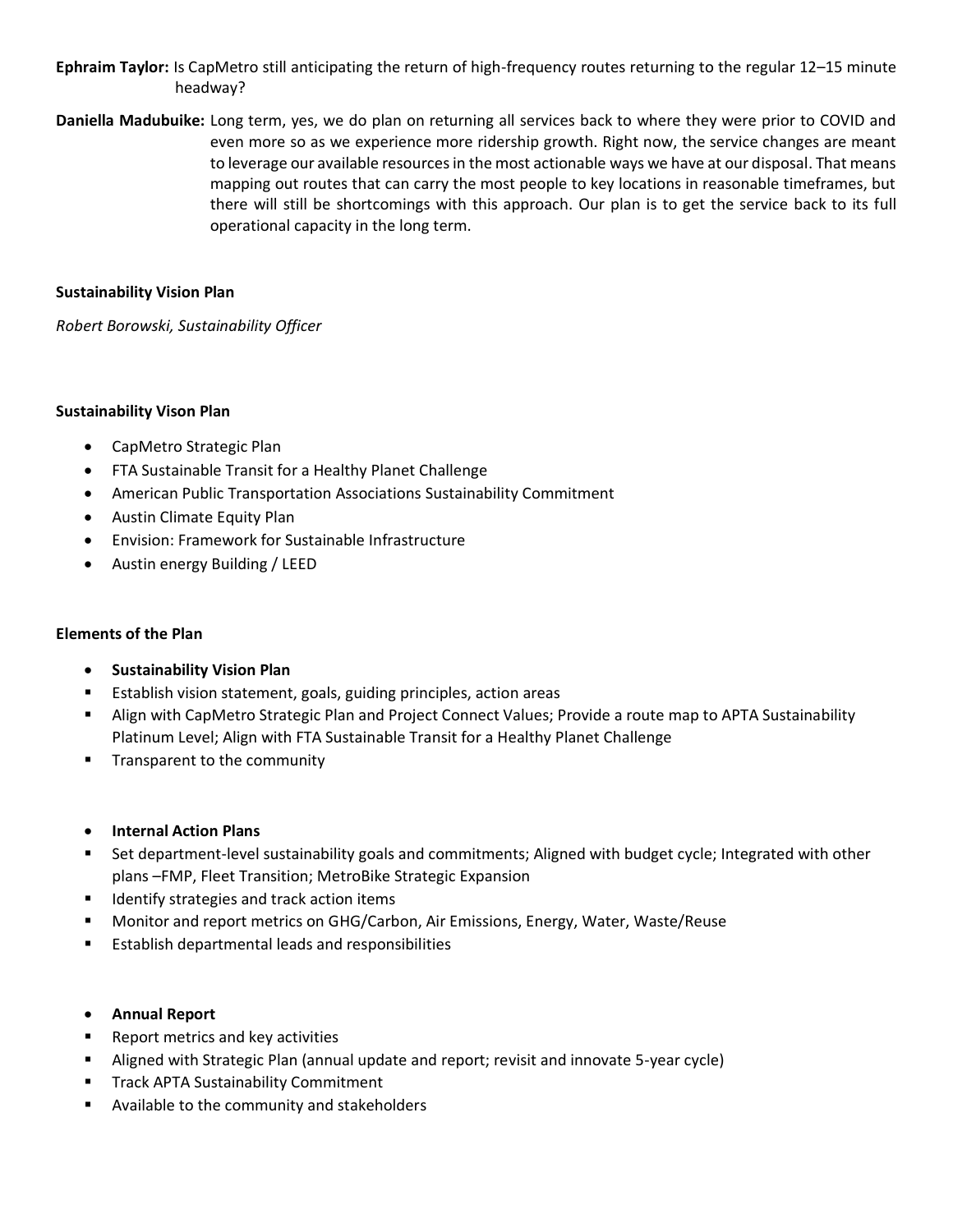## **Plan Implementation and Support**

*Proposed Leadership Structure*

- **Sustainability Vision Plan (CapMetro Board)**
- Adopt Sustainability Vision Policy Statement
- **Senior Management Team (Internal)**
- Approve goals

### • **Sustainability Leadership Committee**

- **■** Implement Sustainability Vision Plan and Action Plans
- Approve Sustainability Fund Projects
- Led by Sustainability Officer

### • **Sustainability Advisory Group (External)**

- Regional sustainability partners: ATP, Austin Energy, Office of Sustainability, PARD, Austin Resource Recovery, Austin Water, Watershed Protection; Austin Bergstrom, Austin Economic Development, Austin Fleet Management, Travis County, CAPCOG
- Guide implementation, collaboration, exchange knowledge and experience
- **Green Team and Sustainability Contractor**
- Support leadership staff committee in implementation and communication efforts
- Assist the Sustainability Officer in developing and coordinating plans and tools for implementation

## **Regional Sustainability Efforts Guiding the Sustainability Vision Plan**

- **Climate Equity Plan**
- Community-wide net zero carbon by 2040
- Support goal of 40% of total vehicle miles traveled electrified in Austin
- Buildings:
- All new buildings are net-zero carbon
- 25% emissions reduction from existing buildings
- 30% natural gas emissions reduction, if relevant to Cap Metro facilities
- 40% reduction in embodied carbon footprint of building materials in construction
- Strengthen sustainable purchasing program, encourage employee engagement in sustainability activities
- 50% tree canopy cover achieved citywide by 2050

#### • **Austin Zero Waste Plan**

Zero Waste by 2040 – reduce the amount of trash sent to landfills by 90%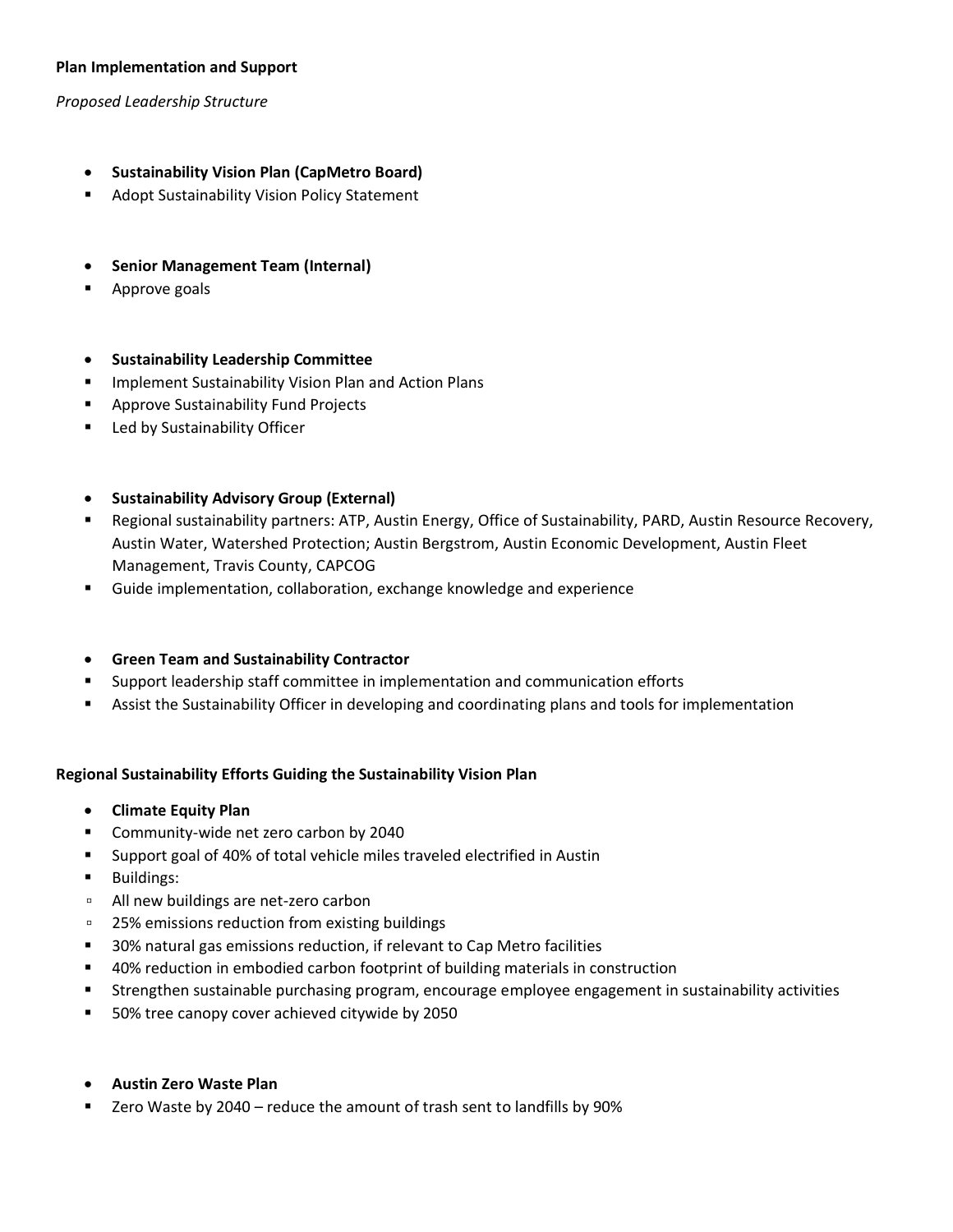- **Water Forward**
- Continued focus on water conservation and water use efficiency
- Using resources that are technically, socially, economically feasible
- Continue to protect Austin's natural environment

### **Sustainability Vison Plan Structure**

- **Sustainability Vison Plan**
- Energy: Conservation, Efficiency, Renewable
- Sustainable and Zero Emission Fleet
- Zero Waste, Natual Resource Management
- Water and Natual World
- Active Transportation
- Green Building and Infrastructure
- **Environmental and Sustainability Management**

## **CapMetro's Sustainability Vision Plan Goals**

- **GHG / Carbon Neutral Goal:**
- Carbon Neutral by 2040, consistent with Austin Climate Equity Plan
- **Zero Waste Goal:**
- 90% reduction of waste to landfills by 2040, consistent with Austin Zero Waste Plan
- **Water and Nature Goal:**
- **EXTED Sustainably manage water resources and enhance nature and natural systems through conservation and green** infrastructure
- **Sustainable Building and Infrastructure Goal:**
- Use sustainable design guideline ND RATING SYSTEMS (Envision, Austin Energy Green Building, LEED) to guide all capital projects.
- **Equity, Customer Experience, Sustainable Transit:**
- **E** Transit as the equitable and sustainable solution to a livable community.

#### **Proposed Sustainability Project Fund**

*Subject to approval*

| <b>Description</b> | A supplemental fund for capital and operational projects that support: |  |
|--------------------|------------------------------------------------------------------------|--|
|                    | The goals of the Sustainability Vision Plan;                           |  |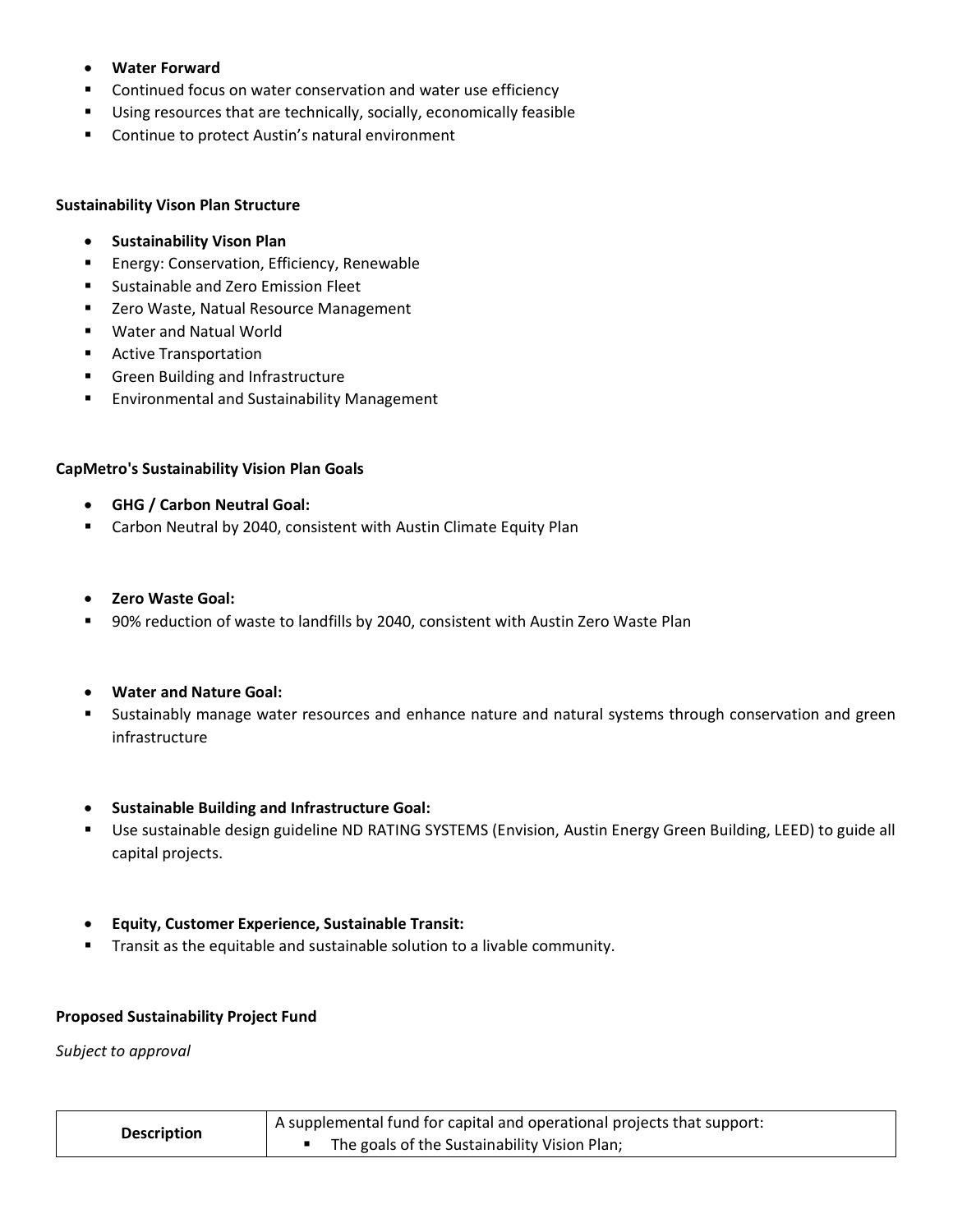|                             | Achieving/maintaining APTA Sustainability Commitment (Platinum Level);<br>٠             |                                    |  |
|-----------------------------|-----------------------------------------------------------------------------------------|------------------------------------|--|
|                             | The goals of the Austin's Climate Equity Plan/Zero Waste Plan/ Water Forward            |                                    |  |
|                             | Plan                                                                                    |                                    |  |
| <b>Project Categories</b>   | <b>Energy and Climate</b><br>٠                                                          |                                    |  |
|                             | Sustainable and Zero Emission Fleet<br>٠                                                |                                    |  |
|                             | Zero Waste<br>٠                                                                         |                                    |  |
|                             | Water and Natural World                                                                 |                                    |  |
|                             | <b>Active Transportation</b><br>٠                                                       |                                    |  |
|                             | Green Building and Infrastructure<br>٠                                                  |                                    |  |
|                             | <b>Environmental and Sustainability Management</b><br>٠                                 |                                    |  |
|                             | Zero emission vehicles or charging<br>٠                                                 | Renewable energy projects or<br>٠  |  |
| <b>Examples of Projects</b> | infrastructure                                                                          | pilots                             |  |
|                             | Green building/Infrastructure<br>٠                                                      | Pollution prevention projects<br>٠ |  |
|                             | design                                                                                  | Third-party support for            |  |
|                             | MetroBike equipment                                                                     | sustainability rating (AEGB,       |  |
|                             | Urban forestry, sustainable<br>$\blacksquare$                                           | Envision, SITES)                   |  |
|                             | landscaping, or habitat projects                                                        | Energy conservation                |  |
|                             | Public facility recycling<br>$\blacksquare$                                             | upgrades/retro-fits                |  |
|                             |                                                                                         | IT equipment and software for      |  |
|                             |                                                                                         | energy conservation                |  |
|                             | Sustainability Leadership Committee will identify and select projects consistent with   |                                    |  |
| <b>Process</b>              | procurement guidelines; and based on sustainability impact and sustainability return on |                                    |  |
|                             | investment.                                                                             |                                    |  |

# **Sustainability Action Area Summary**

*Energy: Conservation, Efficiency, Renewables*

## **Path Forward**

Reduce the energy used in our current facilities and operations through a comprehensive energy management program, conservation and energy upgrades. Apply Zero Energy design guidelines for all new facilities. Renewable energy is the first choice.

- **Where are we now (current strategies)?**
- 100% Austin Energy Green Choice
- Over 200 solar bus stop lighting systems, information displays
- Energy upgrades such as LED lighting at park and rides
- 34% reduction in energy, since 2014 (normalized to revenue miles traveled)
- 32% reduction in carbon emissions/GHG since 2016
- **Where do we want to be (targets)?**
- 100% renewable energy for all electric sources
- Net zero carbon/energy buildings and facilities